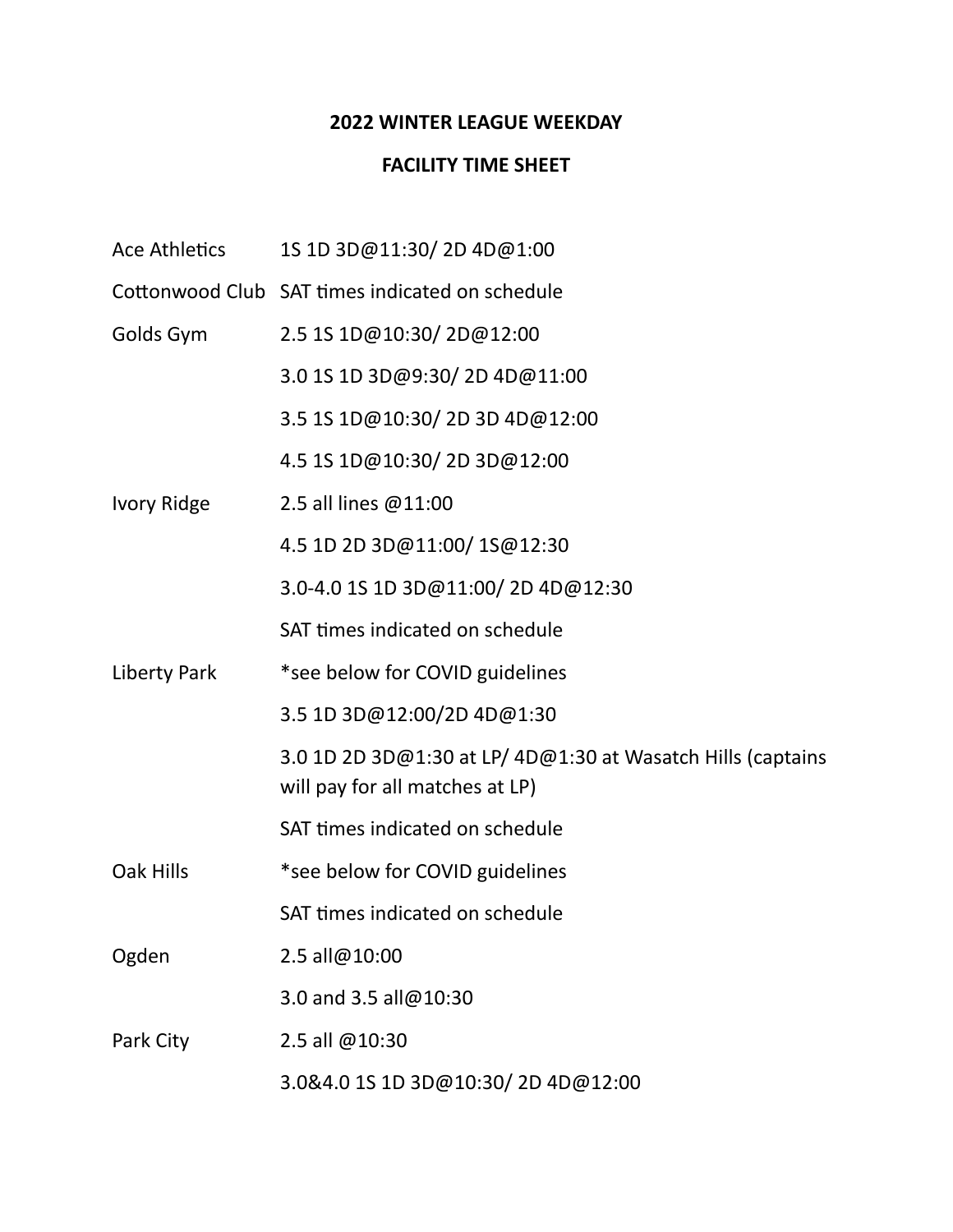| Red Ledges         | 2.5 1S 1D@10:30/2D@12:00                                                                                                        |
|--------------------|---------------------------------------------------------------------------------------------------------------------------------|
|                    | 3.0-3.5 1S 1D@10:30/2D 3D@12:00/4D@1:30                                                                                         |
| <b>RISE AC</b>     | 1S 1D 3D@10:30/2D 4D@12:00                                                                                                      |
| Salt Lake Tennis   | 3.0/3.5 1S 1D@9:00/2D 3D 4D@10:30                                                                                               |
|                    | 3.5 Cracroft all lines@10:30                                                                                                    |
|                    | 4.5 1S 1D@9:00/2D 3D@10:30                                                                                                      |
|                    | SAT times indicated on schedule                                                                                                 |
| <b>Sports Mall</b> | 2.5 all@12:30                                                                                                                   |
|                    | 4.5 all@11:00                                                                                                                   |
|                    | 3.0-4.0 1S 1D@11:00/2D 3D 4D@12:30                                                                                              |
|                    | SAT times indicated on schedule                                                                                                 |
| Sun Pro            | 2.5 all lines@11:00                                                                                                             |
|                    | 4.5 1S 1D@10:30/2D 3D@12:00                                                                                                     |
|                    | 3.0-4.0 If midnight is indicated on schedule it will be 1S 1D<br>3D@11:00/2D4D@12:30 (see email regarding all other<br>matches) |
| Wasatch Rec.       | 3.0 & 4.0 1S 1D@9:00/2D 3D@10:30/4D@12.00                                                                                       |

## Guidelines for playing at Liberty Park and Wasatch Hills:

- Arrive as close as possible to when you need to be here
- 5-minutes prior to end of court time, please begin cleaning up and leaving the court as soon as reasonably possible to allow a smooth transition period between court reservations.
- No congregating after playing inside bubble.
- No spectating allowed at this time.

Masks are required

• While entering and exiting the clubs.

Here is the link for our website <https://www.libertyhillstennis.com/co>